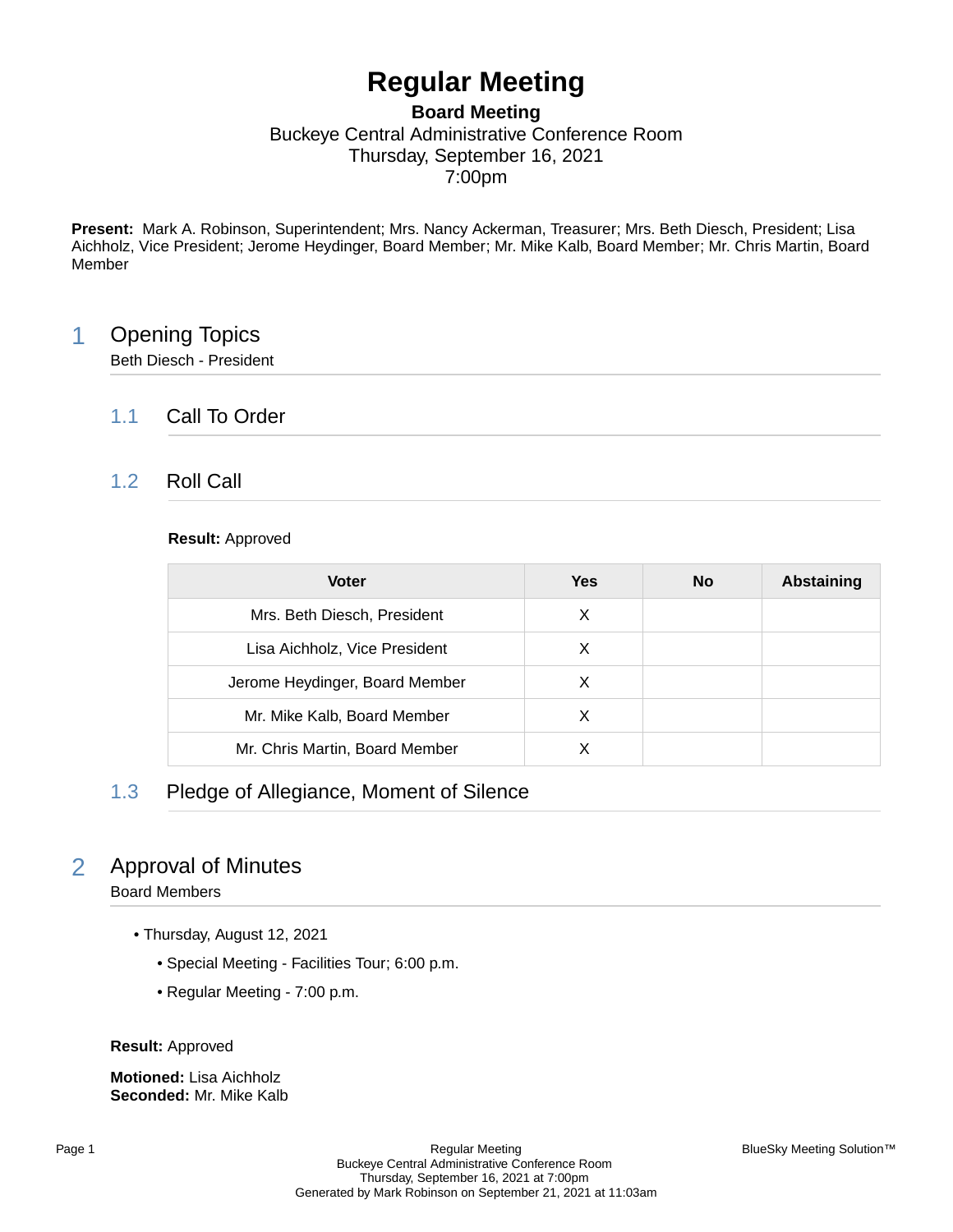| <b>Voter</b>                   | <b>Yes</b> | <b>No</b> | Abstaining |
|--------------------------------|------------|-----------|------------|
| Mrs. Beth Diesch, President    | X          |           |            |
| Lisa Aichholz, Vice President  | X          |           |            |
| Jerome Heydinger, Board Member | X          |           |            |
| Mr. Mike Kalb, Board Member    | Х          |           |            |
| Mr. Chris Martin, Board Member |            |           |            |

#### **Attachments:**

Minutes Special Mtg Facilities Tour August 12 2021.pdf [Minutes\\_Regular\\_Mtg\\_August\\_12\\_2021.pdf](https://bcbucks.blueskymeeting.com/meeting_groups/32/item_attachments/61037)

### 3 Hearing of Public

No Pre-Meeting Requests

### 4 Correspondence

Mark A. Robinson, Superintendent

None

### 5 Financial Reports

Mrs. Nancy Ackerman, Treasurer

#### **Attachments:**

[Treas\\_Report\\_8-31-2021.pdf](https://bcbucks.blueskymeeting.com/meeting_groups/32/item_attachments/61124)

### 5.1 Financial Report - Consent Agenda

Mrs. Nancy Ackerman, Treasurer

Approve Financial Report Approve Bills as Submitted Approve Investments

Approve the Appropriations for FY22

#### **Result:** Approved

**Motioned:** Mr. Chris Martin **Seconded:** Jerome Heydinger

| Voter                         | Yes | No | Abstaining |
|-------------------------------|-----|----|------------|
| Mrs. Beth Diesch, President   |     |    |            |
| Lisa Aichholz, Vice President |     |    |            |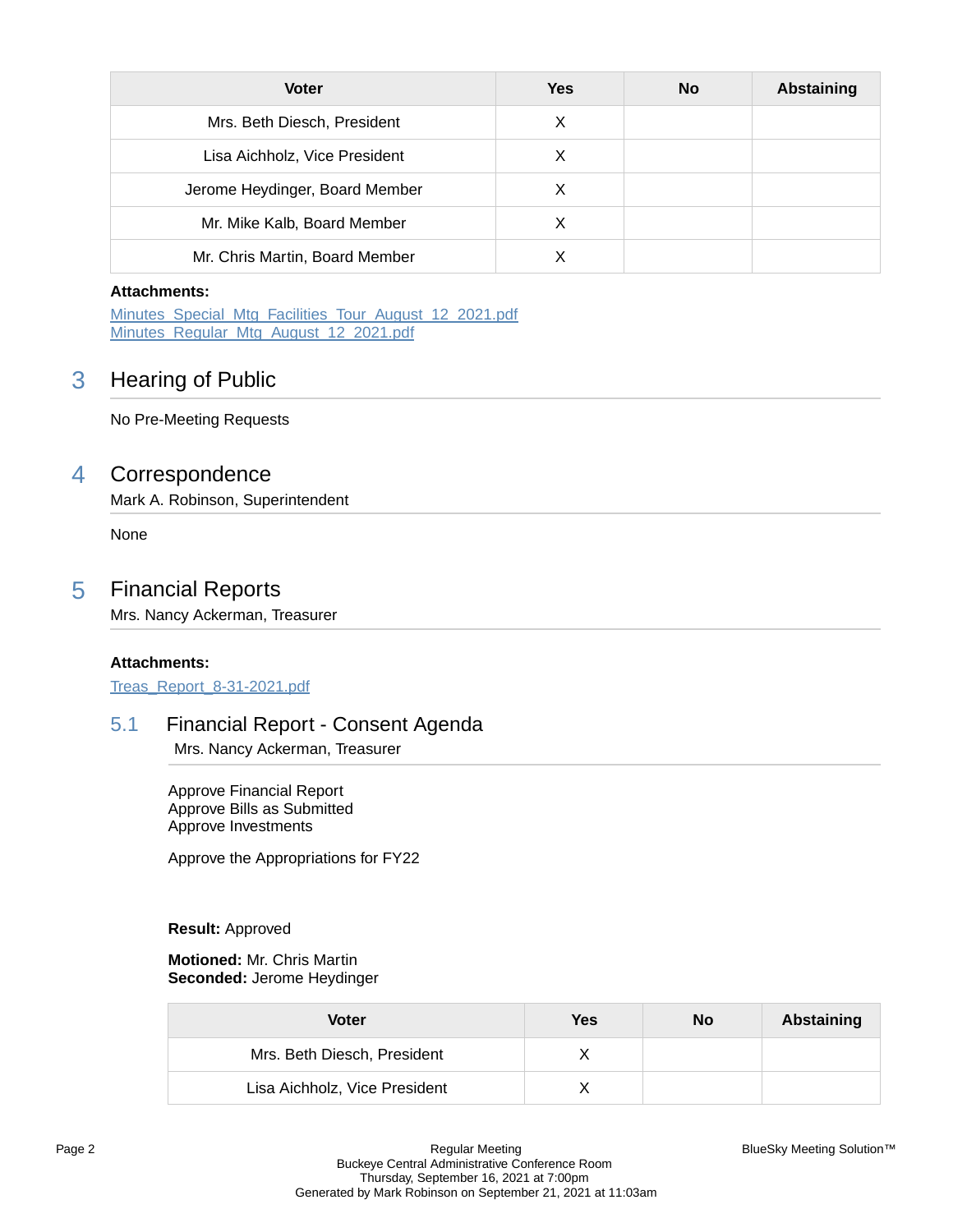| Jerome Heydinger, Board Member |  |  |
|--------------------------------|--|--|
| Mr. Mike Kalb, Board Member    |  |  |
| Mr. Chris Martin, Board Member |  |  |

## 6 Superintendent's Report and Discussions

Mark A. Robinson, Superintendent

### 6.1 Board-Superintendent Partnership

- COVID-19 Update
- NEOLA Policy Update
- SEL Coordinator ESSER Funding
- Looking Ahead 2021-2022 Planning Update

#### **Attachments:**

[BC\\_Planning\\_2021-2025.pdf](https://bcbucks.blueskymeeting.com/meeting_groups/32/item_attachments/61137) [SEL\\_Program\\_Coordinator\\_ESSER\\_Grant\\_2021.pdf](https://bcbucks.blueskymeeting.com/meeting_groups/32/item_attachments/61315)

### 6.2 Building/Departmental Reports

Principals, Directors, Supervisors

High School (7-12) - Dr. Michael Martin Middle School (5-8) - Jennifer Moore Elementary School (K-4) - Leah Filliater Director of Education - Diane Ervin Director of Curriculum & Assessment - Rachael Salazar Special Education - Lisa McGinnis Technology - Tammy Studer Maintenance - Jarrod Clady Transportation - Deb Briggs Gifted - Michelle Ransome

#### **Attachments:**

[Elementary\\_Sept.\\_board\\_update.pdf](https://bcbucks.blueskymeeting.com/meeting_groups/32/item_attachments/61043) [MS\\_September\\_2021.pdf](https://bcbucks.blueskymeeting.com/meeting_groups/32/item_attachments/61053) [Technology Report September 2021](https://bcbucks.blueskymeeting.com/meeting_groups/32/item_attachments/61139) [Maintenance Report September 2021](https://bcbucks.blueskymeeting.com/meeting_groups/32/item_attachments/61140) [Curr & Assess September 2021 Update](https://bcbucks.blueskymeeting.com/meeting_groups/32/item_attachments/61163) [Director\\_of\\_Education\\_September\\_2021.pdf](https://bcbucks.blueskymeeting.com/meeting_groups/32/item_attachments/61171) [HS September.pdf](https://bcbucks.blueskymeeting.com/meeting_groups/32/item_attachments/61172) [High School BC\\_Student\\_Profile.pdf](https://bcbucks.blueskymeeting.com/meeting_groups/32/item_attachments/61173)

## 7 Recommendations - General

Mark A. Robinson, Superintendent

### 7.1 Building Usage Requests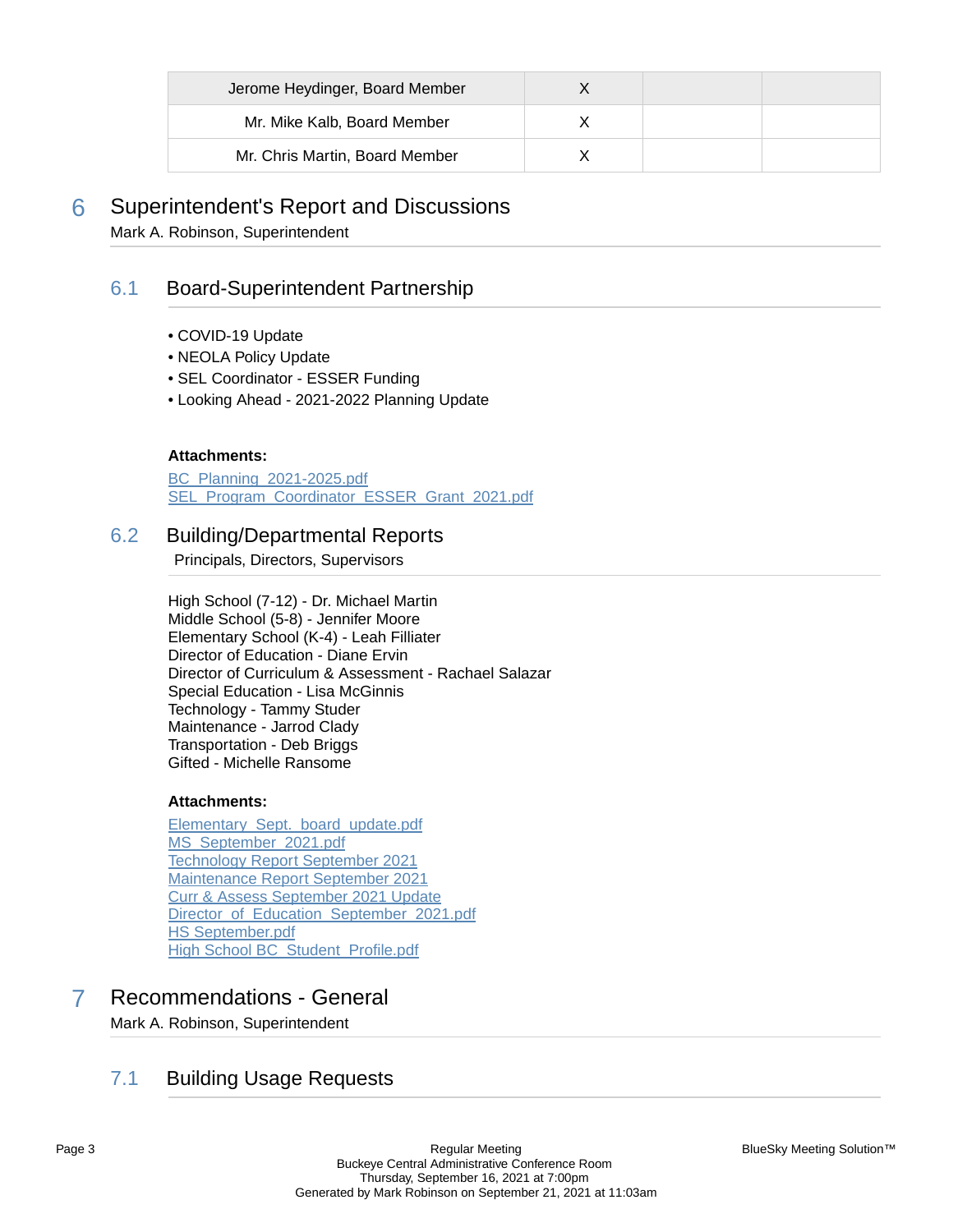**5th & 6th Grade Volleyball**; Cafeteria, Buck Stop, HS, MS, & Auxiliary Gyms; September 12, 19, 26, and October 3, 2021; 1:00 p.m.-3:00 p.m.; Representatives: Paige Caudill and Stephanie Kantzer, Buckeye Central teachers.

**Young Life North Central Ohio**; STEAM Lab (Meeting Space Only); September 23, 2021; 6:45 p.m.- 8:00 p.m.; 15 participants; Representative: Stephanie Kantzer, Buckeye Central teacher

#### **Result:** Approved

**Motioned:** Jerome Heydinger **Seconded:** Mr. Chris Martin

| <b>Voter</b>                   | <b>Yes</b> | <b>No</b> | <b>Abstaining</b> |
|--------------------------------|------------|-----------|-------------------|
| Mrs. Beth Diesch, President    | X          |           |                   |
| Lisa Aichholz, Vice President  | X          |           |                   |
| Jerome Heydinger, Board Member | X          |           |                   |
| Mr. Mike Kalb, Board Member    | Х          |           |                   |
| Mr. Chris Martin, Board Member |            |           |                   |

7.2 RESOLVE to approve the 2021-2022 Agreement between the Seneca County Board of Developmental Disabilities and Buckeye Central Local School District.

#### **Result:** Approved

**Motioned:** Lisa Aichholz **Seconded:** Jerome Heydinger

| <b>Voter</b>                   | <b>Yes</b> | <b>No</b> | <b>Abstaining</b> |
|--------------------------------|------------|-----------|-------------------|
| Mrs. Beth Diesch, President    | X          |           |                   |
| Lisa Aichholz, Vice President  | X          |           |                   |
| Jerome Heydinger, Board Member | X          |           |                   |
| Mr. Mike Kalb, Board Member    | X          |           |                   |
| Mr. Chris Martin, Board Member | X          |           |                   |

#### **Attachments:**

Seneca Co\_School\_of\_Opportunity\_Agreement\_2021-2022\_Sept\_2021\_BOE\_Agenda.pdf

### 7.3 RESOLVE to approve the change order for the boiler project.

ADD: \$931

Add a gas pressure regulator to reduce gas pressure for the boiler.

**Result:** Approved

**Motioned:** Mr. Mike Kalb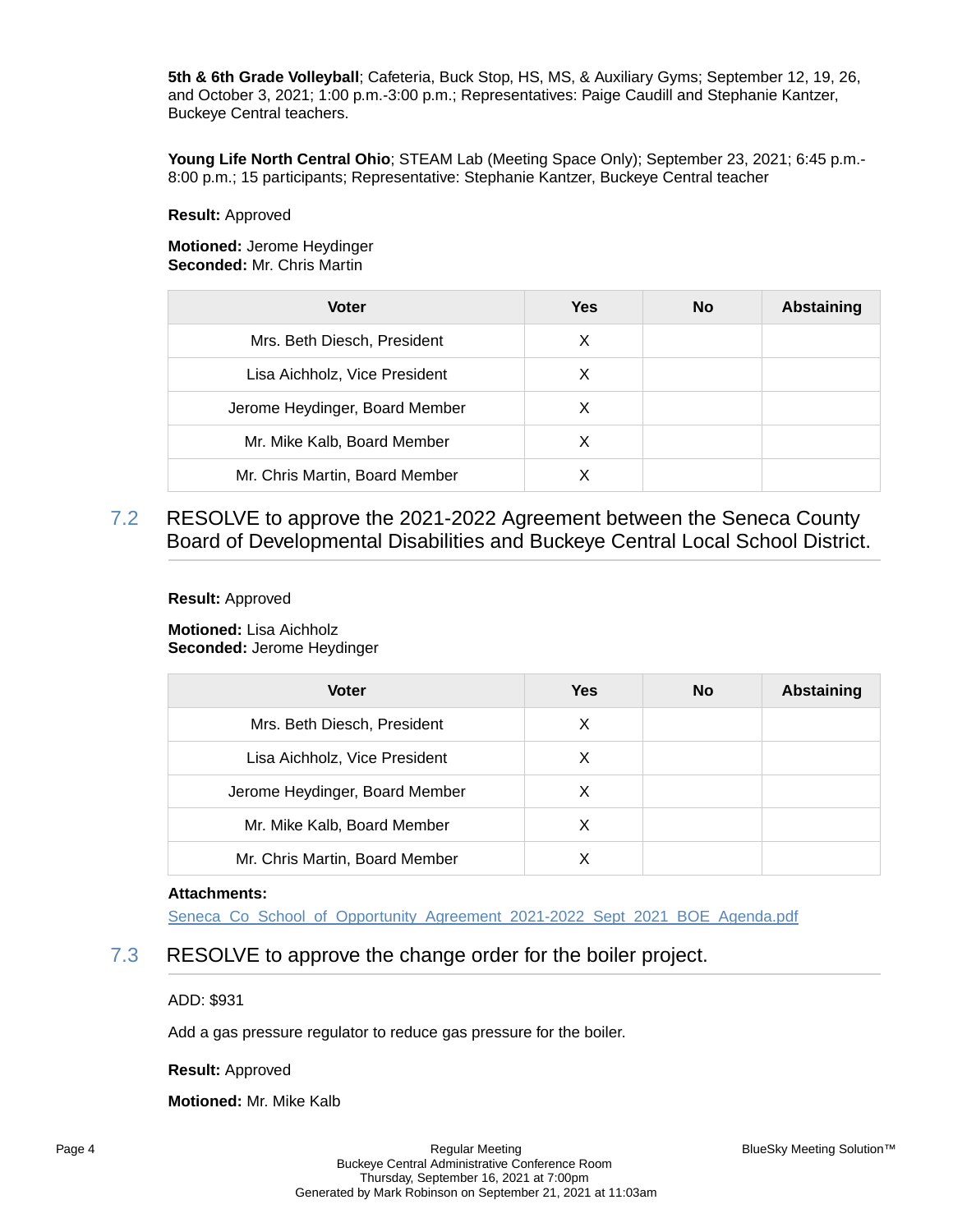#### **Seconded:** Mr. Chris Martin

| <b>Voter</b>                   | Yes | <b>No</b> | Abstaining |
|--------------------------------|-----|-----------|------------|
| Mrs. Beth Diesch, President    | X   |           |            |
| Lisa Aichholz, Vice President  | X   |           |            |
| Jerome Heydinger, Board Member | X   |           |            |
| Mr. Mike Kalb, Board Member    | X   |           |            |
| Mr. Chris Martin, Board Member |     |           |            |

#### **Attachments:**

Change\_Order \_1 - Gas\_Pressure\_Regulator\_Boiler\_Project.pdf

### 7.4 RESOLVE to approve the 2021 FFA - National Convention Trip to Indianapolis, Indiana.

Date: October 27 - October 30, 2021; Indianapolis Convention Center; 10-14 student participants; Teacher Representative: Tyler Pope, Agricultural Education Instructor/FFA Advisor

**Result:** Approved

**Motioned:** Mr. Chris Martin **Seconded:** Lisa Aichholz

| <b>Voter</b>                   | Yes | No | <b>Abstaining</b> |
|--------------------------------|-----|----|-------------------|
| Mrs. Beth Diesch, President    | X   |    |                   |
| Lisa Aichholz, Vice President  | X   |    |                   |
| Jerome Heydinger, Board Member | X   |    |                   |
| Mr. Mike Kalb, Board Member    | х   |    |                   |
| Mr. Chris Martin, Board Member |     |    |                   |

#### **Attachments:**

[FFA\\_National\\_Convention\\_10-27\\_to\\_10-30\\_2021\\_Indianapolis.pdf](https://bcbucks.blueskymeeting.com/meeting_groups/32/item_attachments/61247)

## 8 Personnel Recommendations - Licensed/Certificated [Consent Agenda]

Mark A. Robinson, Superintendent

Recommendations as per the dates, terms, and other applicable conditions specified and pending approval of BCI and FBI background checks as per ORC.

BOE Approval of Item 8: Personnel Recommendations - Licensed/Certificated includes Subitem(s) 8.1, 8.2, 8.3, 8.4

8.1 RESOLVE to move Marianne Williamson, MS Science, from MA+15 to MA+30 effective with the 2021-2022 school year.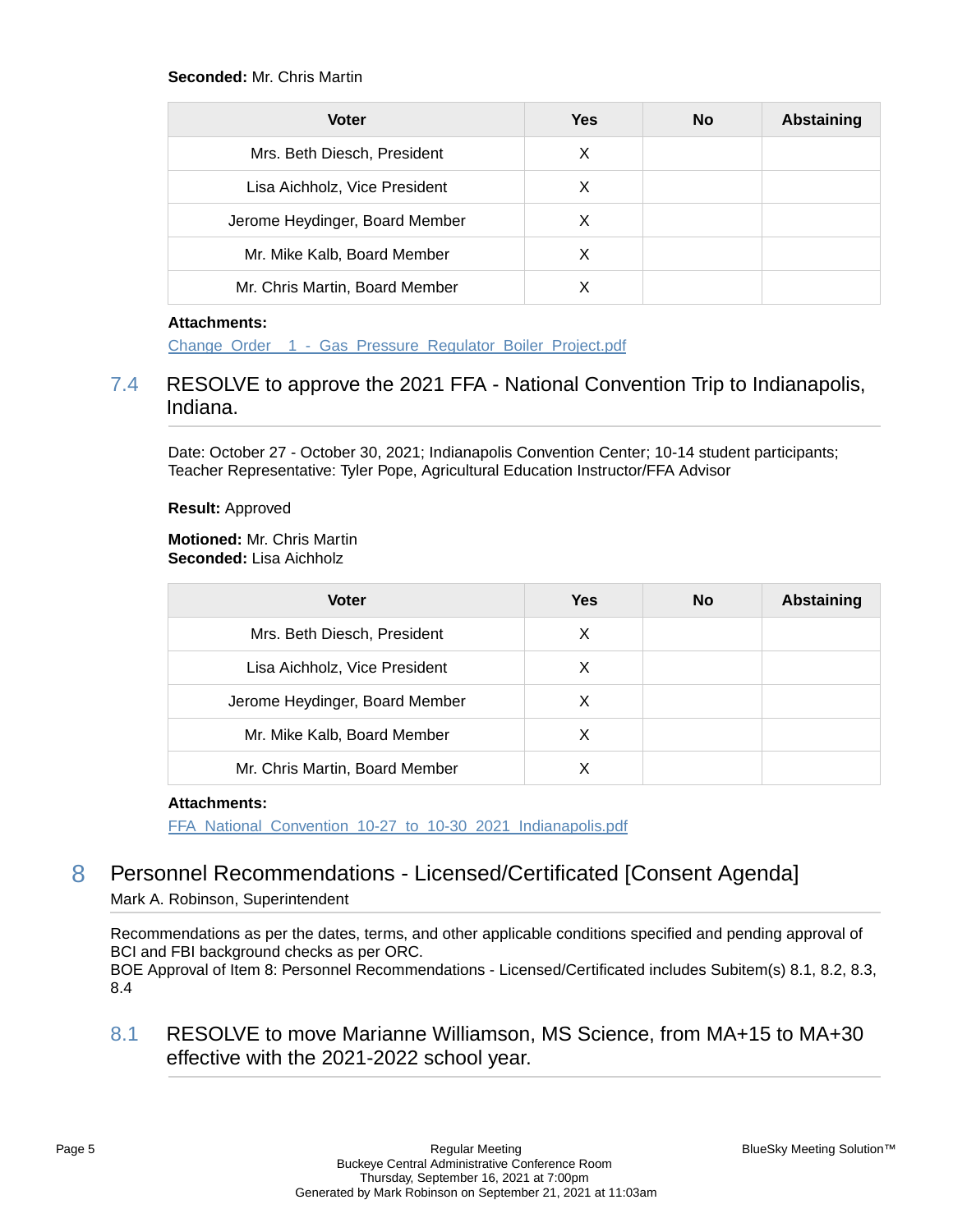#### **Attachments:**

Marianne\_Williamson\_MA15 - MA30.pdf

### 8.2 RESOLVE to approve the employment of Trina Collene, Social Worker, effective September 20, 2021.

2-year contract; September 20, 2021 - July 31, 2023

184 days annually [2021-2022 = 161 days]

#### **Attachments:**

School\_Social\_Worker\_Contract - Trina\_Collene\_2021-2023\_2-Years.pdf

### 8.3 RESOLVE to approve Family Medical Leave (FMLA) for the following listed employees with the beginning date as noted:

Kim Smith - August 17, 2021

Chet Cobb - July 5, 2021

### 8.4 Supplemental Positions 2021-2022

- Mitch Robinett Winter Faculty Manager
- Mitch Robinett MS Student Council
- Amy Miller Quiz Bowl
- Mark Heydinger Fall Play (2021)
- Stephanie Reinhart Junior Class Advisor

#### **Result:** Approved

#### **Motioned:** Lisa Aichholz **Seconded:** Mr. Chris Martin

| <b>Voter</b>                   | Yes | <b>No</b> | <b>Abstaining</b> |
|--------------------------------|-----|-----------|-------------------|
| Mrs. Beth Diesch, President    | X   |           |                   |
| Lisa Aichholz, Vice President  | X   |           |                   |
| Jerome Heydinger, Board Member | X   |           |                   |
| Mr. Mike Kalb, Board Member    | X   |           |                   |
| Mr. Chris Martin, Board Member |     |           |                   |

## 9 Personnel Recommendations - School Support Personnel - Classified [Consent Agenda]

Mark A. Robinson, Superintendent

Recommendations as per the dates, terms, and other applicable conditions specified and pending approval of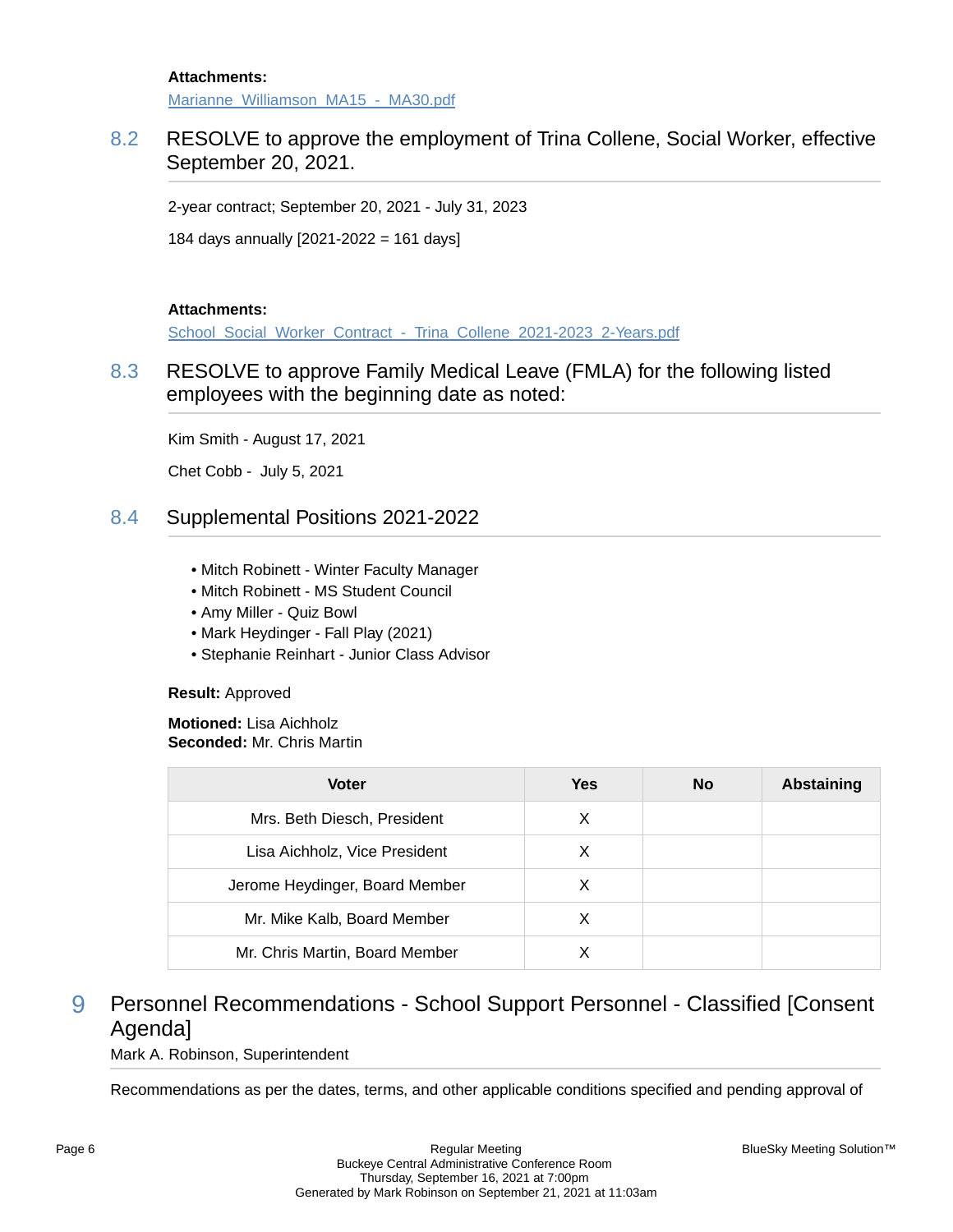BCI and FBI background checks as per ORC.

BOE Approval of Item 9: Personnel Recommendations - Licensed/Certificated includes Subitem(s) 9.1, 9.2, 9.3

### 9.1 RESOLVE to approve Paula Betti, Food Service Worker, effective with the 2021- 2022 contract year.

- Begin Date: September 7, 2021
- Years of Service 3
- 6.5 hours/day

### 9.2 RESOLVE to approve Kathy Farrell as a teacher assistant (aide) for the 2021- 2022 school year.

### 9.3 Supplemental Positions 2021-2022

WHEREAS, the Board has posted and advertised these positions as being available to employees of the district who hold teaching licenses, and no such employee qualified to fill the position has applied for, been offered, or accepted such position,

BE IT THEREFORE RESOLVED, to approve the following classified employee(s) for the supplemental positions(s) listed below for the 2021-2022 school year as per the Teachers' Co-Curricular Salary Schedule effective July 1, 2021.

- Sandy Kaple Bowling Advisor
- Lynn Love Junior Class Advisor

#### **Result:** Approved

**Motioned:** Mr. Mike Kalb **Seconded:** Jerome Heydinger

| <b>Voter</b>                   | Yes | <b>No</b> | <b>Abstaining</b> |
|--------------------------------|-----|-----------|-------------------|
| Mrs. Beth Diesch, President    | X   |           |                   |
| Lisa Aichholz, Vice President  | X   |           |                   |
| Jerome Heydinger, Board Member | X   |           |                   |
| Mr. Mike Kalb, Board Member    | X   |           |                   |
| Mr. Chris Martin, Board Member |     |           |                   |

## 10 Old Business

Board Members

### 11 New Business

Board Members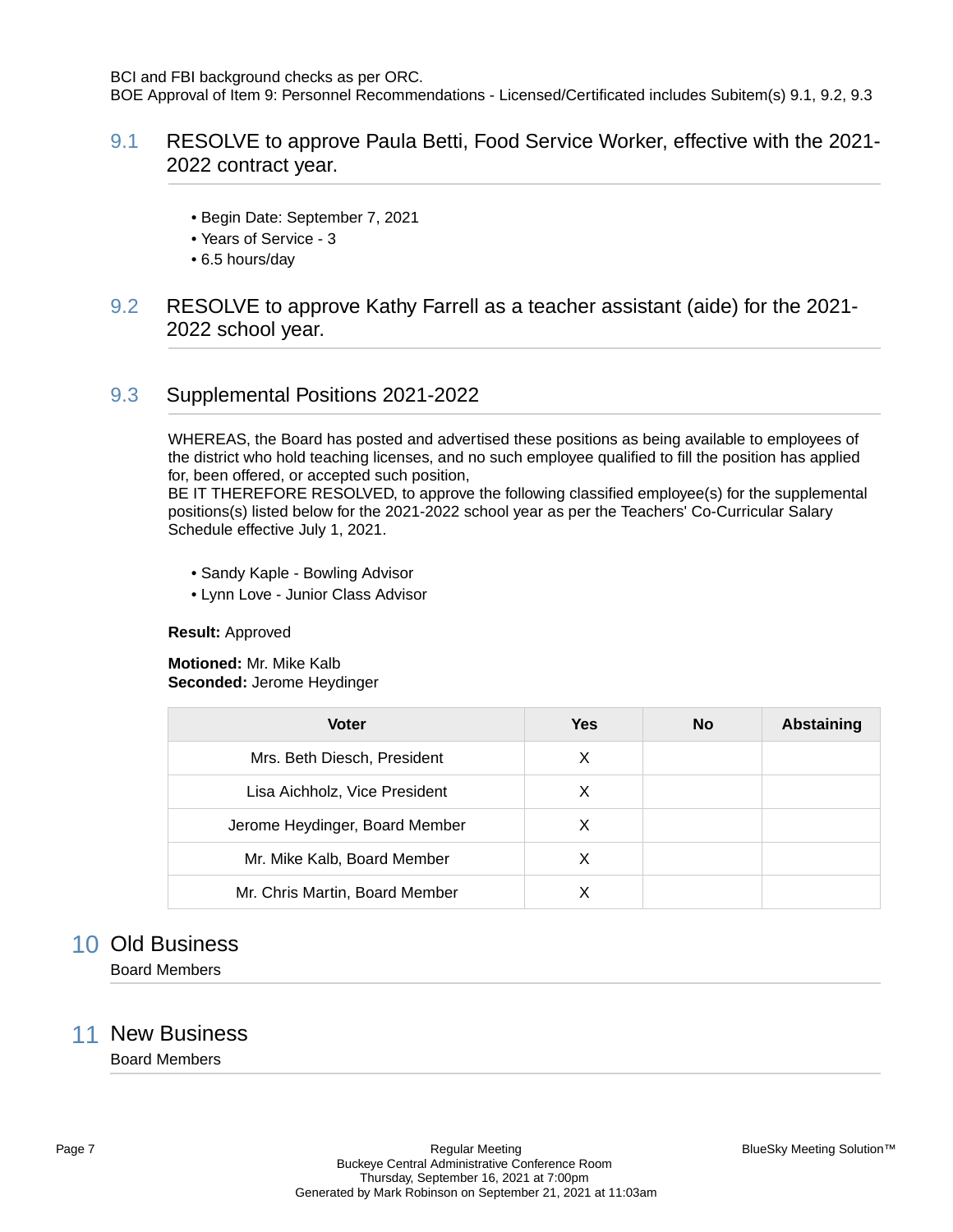## 12 Items for Discussion

Board Members

Regular Board Meeting - Thursday, October 14, 2021 - 7:00 p.m.

## 13 Executive Session

1. The appointment, employment, dismissal, discipline, promotion, demotion, or compensation of an employee or official.

2. Matters required to be kept confidential by federal law or rules or state statutes.

NOTE: There will be no public action(s) taken following this Executive Session.

### 13.1 Enter into Executive Session

Time: 7:52

**Result:** Approved

**Motioned:** Lisa Aichholz **Seconded:** Mr. Chris Martin

| <b>Voter</b>                   | <b>Yes</b> | <b>No</b> | <b>Abstaining</b> |
|--------------------------------|------------|-----------|-------------------|
| Mrs. Beth Diesch, President    | X          |           |                   |
| Lisa Aichholz, Vice President  | X          |           |                   |
| Jerome Heydinger, Board Member | X          |           |                   |
| Mr. Mike Kalb, Board Member    | X          |           |                   |
| Mr. Chris Martin, Board Member | х          |           |                   |

### 13.2 Adjourn from Executive Session

Time: 8:28

**Result:** Approved

#### **Motioned:** Mr. Chris Martin **Seconded:** Lisa Aichholz

| <b>Voter</b>                   | Yes | <b>No</b> | <b>Abstaining</b> |
|--------------------------------|-----|-----------|-------------------|
| Mrs. Beth Diesch, President    | X   |           |                   |
| Lisa Aichholz, Vice President  | X   |           |                   |
| Jerome Heydinger, Board Member | х   |           |                   |
| Mr. Mike Kalb, Board Member    |     |           |                   |